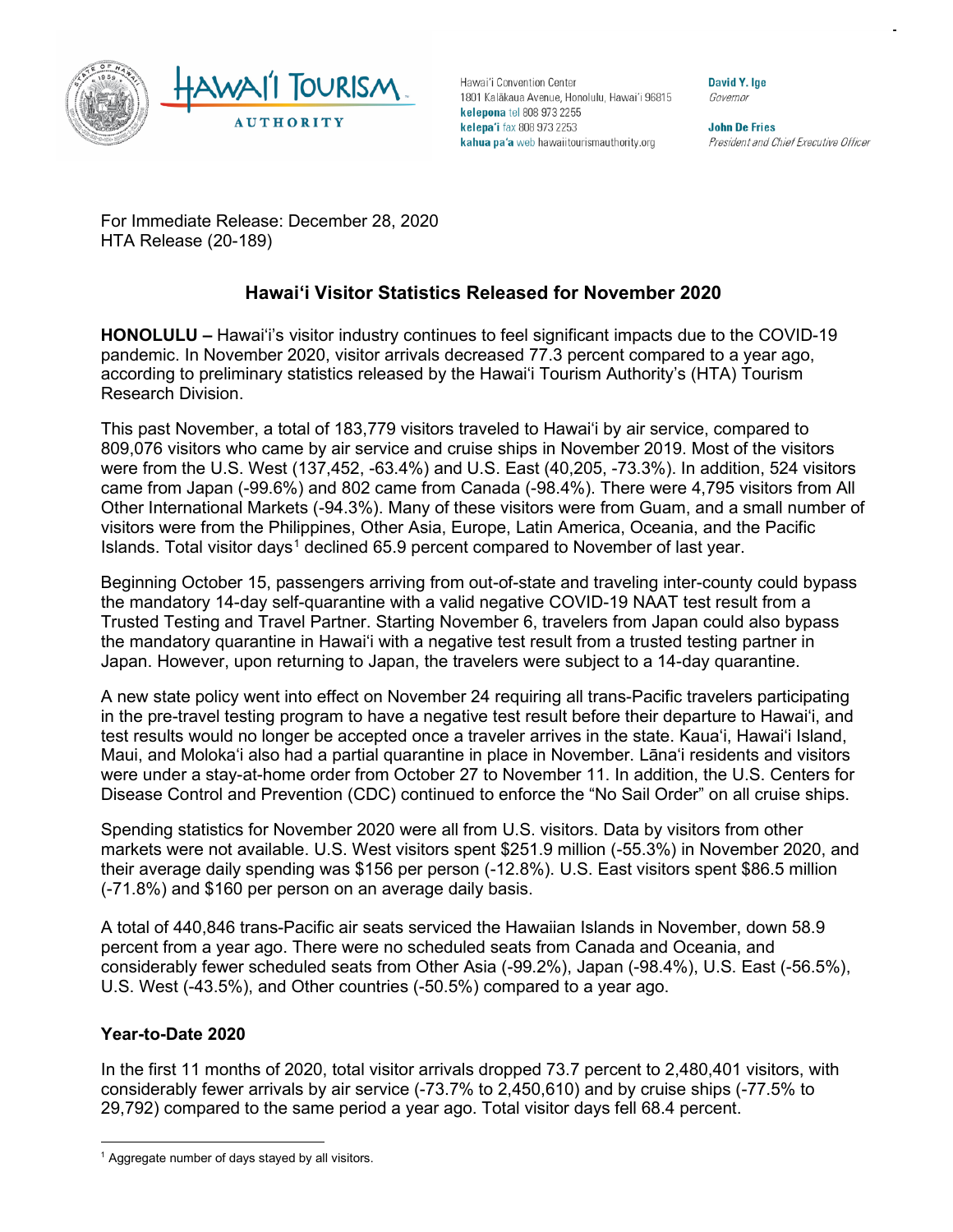Year-to-date, visitor arrivals by air service decreased from U.S. West (-72.4% to 1,154,401), U.S. East (-70.7% to 604,524), Japan (-79.5% to 295,354), Canada (-66.9% to 157,367) and All Other International Markets (-79.2% to 238,963).

#### **Other Highlights:**

• **U.S. West:** In November, 110,942 visitors arrived from the Pacific region compared to 299,538 visitors a year ago, and 26,510 visitors came from the Mountain region compared to 65,587 a year ago. Through the first 11 months of 2020, visitor arrivals decreased substantially from both the Pacific (-73.3% to 880,743) and Mountain (-68.3% to 253,168) regions year-over-year.

For California, a limited stay at home order was in effect on Nov. 21 due to a resurgence of COVID-19 cases. California residents returning home were advised to self-quarantine for 14 days. Oregon was in a statewide two-week freeze from November 18 to December 2, with risk reduction measures limiting gatherings, limiting operations of retail and dining establishments, closing gyms and recreation activities, and requiring most businesses to mandate work-fromhome for their employees. For Washington, a travel advisory was issued asking residents to stay close to home, and a 14-day quarantine was recommended for returning residents.

• **U.S. East:** Of the 40,205 U.S. East visitors in November, the majority were from the West South Central (-63.1% to 9,744), South Atlantic (-71.5% to 9,649) and East North Central (-75.2% to 7,241) regions. Through the first 11 months of 2020, visitor arrivals declined significantly from all regions. The three largest regions, East North Central (-67.8% to 124,301), South Atlantic (-74.1% to 117,370) and West North Central (-58.1% to 101,152) saw sharp decreases compared to the first 11 months of 2019.

In New York, returning residents had to obtain a COVID test within three days of departure and must quarantine for three days. On day four of their quarantine, the traveler must obtain another COVID test. If both tests came back negative, the traveler may exit quarantine early upon receipt of the second negative diagnostic test.

- **Japan:** In November, 524 visitors arrived from Japan compared to 131,536 visitors a year ago. Of the 524 visitors, 428 arrived on international flights from Japan and 96 came on domestic flights. Year-to-date through November, arrivals dropped 79.5 percent to 295,354 visitors. Starting November 6, travelers from Japan could bypass Hawai'i's mandatory quarantine with a negative test result from a trusted testing partner in Japan. However, most Japanese nationals returning from abroad must quarantine for 14 days except for qualified business travelers who returned from overseas trips lasting one week or less. These business travelers must have proof of a negative coronavirus test and they were restricted to only commute between work and home.
- **Canada:** In November, 802 visitors arrived from Canada compared to 50,598 visitors a year ago. All 802 visitors came to Hawai'i on domestic flights. Year-to-date through November, arrivals were down 66.9 percent to 157,367 visitors. U.S. land borders with Canada have been partially closed since March 2020. Canadians were allowed to travel to the U.S. by air, and returning Canadian residents must self-isolate for 14 days.

#### **Highlights from All Other International Markets:**

• **Australia:** There were 65 visitors who traveled to Hawai'i in November compared to 18,725 visitors a year ago. All 65 visitors came on domestic flights. Through the first 11 months of 2020, arrivals declined 81.0 percent to 50,228 visitors. The Australian government continued to impose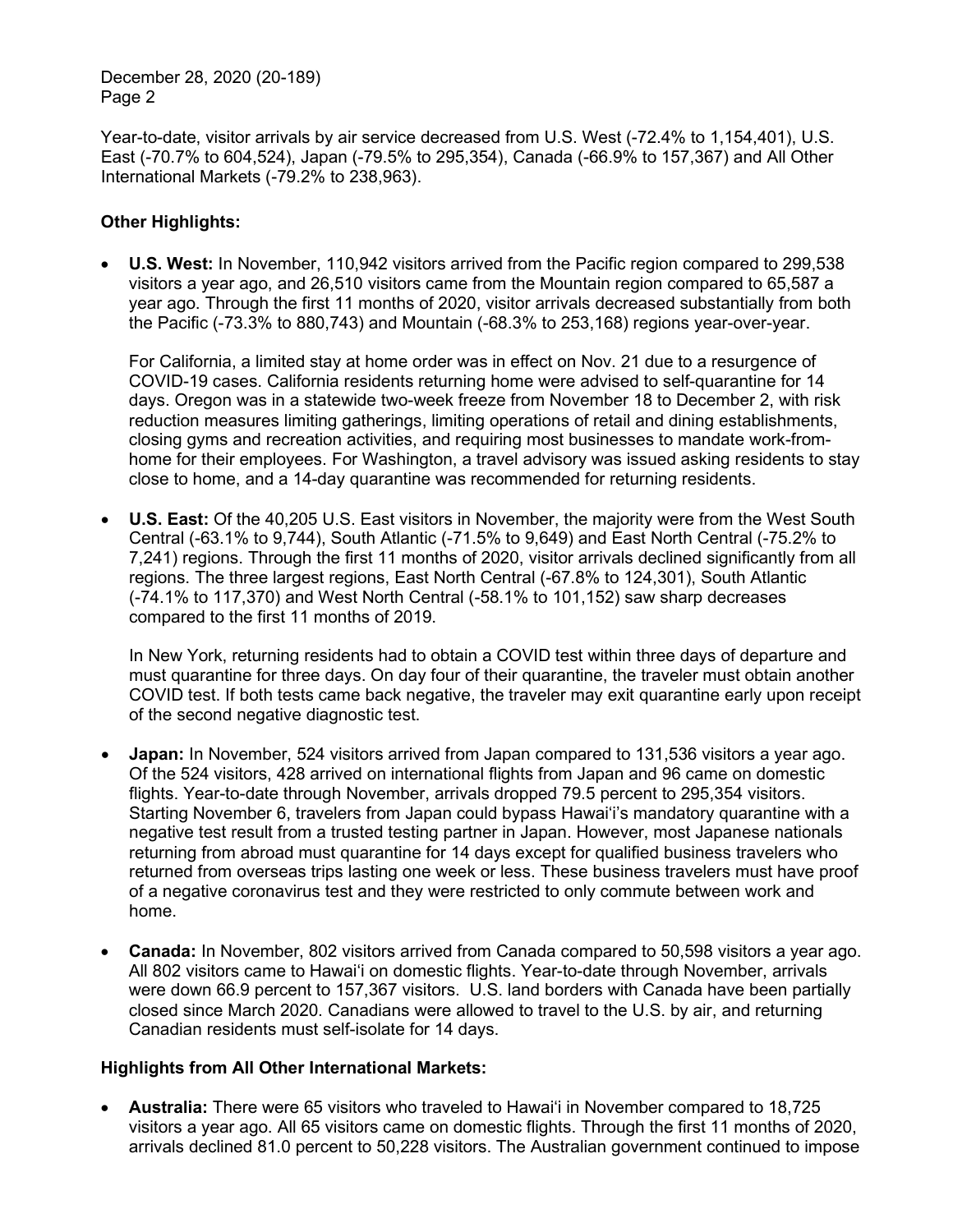a ban on all overseas travel for Australians, unless an exemption was granted. Residents returning to Australia were required to undergo a mandatory 14-day quarantine.

- **New Zealand:** There were 51 visitors in November versus 4,338 visitors a year ago. These 51 visitors arrived on domestic flights. Through the first 11 months of 2020, arrivals declined 84.5 percent to 10,877 visitors. The New Zealand government advised New Zealanders to refrain from travel overseas due to COVID-19 health risks and travel restrictions. Residents returning to New Zealand were required to complete at least 14 days of quarantine and test negative for COVID-19 before entering the community.
- **China:** There were 188 visitors in November compared to 4,258 visitors a year ago. These 188 visitors arrived on domestic flights. Year-to-date through November, arrivals decreased 87.8 percent to 10,348 visitors. Returning Chinese nationals were required to demonstrate proof of a negative COVID-19 result issued no more than 72 hours before departure, performed by an approved provider, and were mandated to undergo a 14-day mandatory quarantine.
- **Korea:** There were 97 visitors in November versus 20,272 visitors a year ago. Of the 97 visitors, 83 arrived on domestic flights and 14 arrived on an international flight from a major carrier which flies both domestic and international routes. Through the first 11 months of 2020, arrivals fell 79.7 percent to 41,959 visitors. Residents returning to Korea were tested on arrival for COVID-19, installed with Self-Quarantine Safety Protection App on their phone to monitor their health, and subjected to a mandatory 14-day quarantine.
- **Taiwan:** There were 31 visitors in November compared to 990 visitors a year ago. These 31 visitors came on domestic flights. Year-to-date through November, arrivals dropped 84.6 percent to 3,512 visitors. Returning Taiwanese residents were required to quarantine for 14 days.
- **Europe:** There were 330 visitors from Europe (United Kingdom, France, Germany, Italy and Switzerland) in November versus 9,097 visitors a year ago. These 330 visitors arrived on domestic flights. Through the first 11 months of 2020, arrivals decreased 83.4 percent to 21,198 visitors. Germany, imposed a month-long lockdown on 2 November due to a second wave of COVID-19. Returning German nationals must present a certificate showing a negative result for COVID-19 issued no more than 48 hours prior to departure. Individuals unable to produce such a certificate must undergo testing on arrival and required to self-isolate pending their test results. In the United Kingdom, a national lockdown was enforced on November 5 until December 2, 2020. Returning residents to the U.K. were required to self-quarantine for 14 days.
- **Latin America:** There were 239 visitors from Latin America (Mexico, Brazil and Argentina) in November compared to 1,272 visitors a year ago. These 239 visitors came on domestic flights. Year-to-date through November, arrivals dropped 74.9 percent to 5,710 visitors. In Argentina, all incoming travelers including returning residents must submit a valid [negative PCR test](https://www.boletinoficial.gob.ar/detalleAviso/primera/237995/20201202) completed up to 72 hours before travel or subject to quarantine. In Mexico, the U.S. and Mexican border restrictions ended November 21. The restrictions applied to non-essential crossings but not commerce. There were no quarantine restrictions for returning Mexican nationals.

## **Island Highlights:**

• **O'ahu:** In November, visitor spending on O'ahu was \$109.8 million (-83.0%). Total visitor days decreased 71.3 percent from a year ago. There were 76,656 visitors on O'ahu compared to 468,684 visitors in November 2019. Through the first 11 months of 2020, visitor arrivals dropped 74.9 percent to 1,402,157 visitors.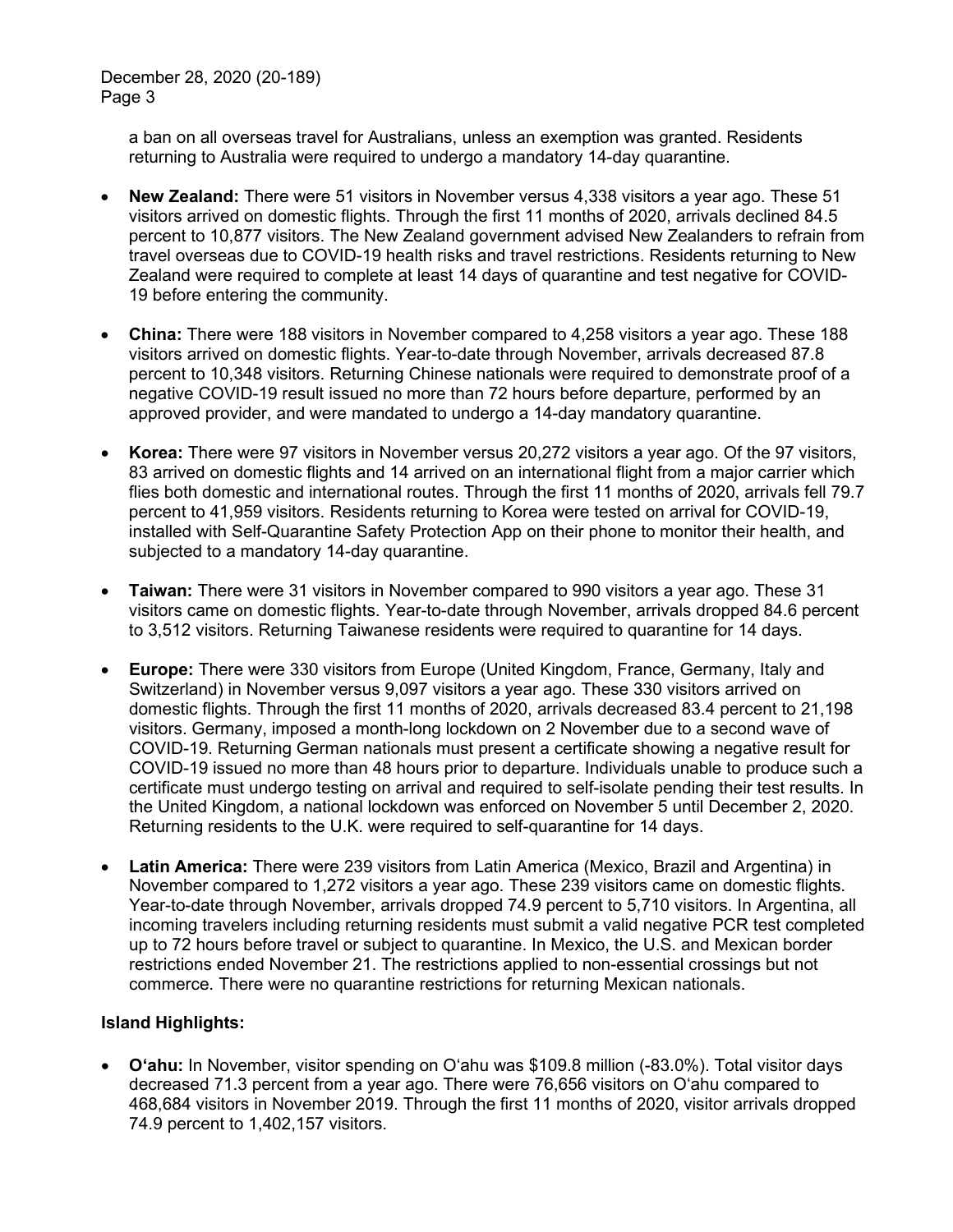- **Maui:** In November, visitor spending on Maui was \$124.2 million (-67.1%). Total visitor days declined 61.4 percent from November 2019. There were 63,740 visitors on Maui in November versus 232,330 visitors a year ago. Year-to-date through November, arrivals decreased 74.8 percent to 701,055 visitors.
- **Kaua'i:** In November, visitor spending on Kaua'i was \$50.0 million (-63.2%). Total visitor days were down 56.9 percent compared to November 2019. There were 28,487 visitors on Kaua'i in November compared to 103,783 visitors a year ago. Through the first 11 months of 2020, visitor arrivals dropped 73.7 percent to 327,195 visitors.
- **Hawai'i Island:** In November, visitor spending on Hawai'i Island was \$54.4 million (-66.2%). In November, visitor days decreased 61.7 percent from November 2019. There were 28,070 visitors on Hawai'i Island in November compared to 131,713 visitors a year ago. Through the first 11 months of 2020, arrivals fell 72.0 percent to 444,192 visitors.

#### **Air Seats to Hawai'i:**

In November, total trans-Pacific air capacity declined 58.9 percent to 440,846 seats, with 437,024 scheduled air seats (-59.0%) and 3,822 charter seats (-41.9%). Service to Hilo was suspended at the end of March 2020, and there were fewer air seats serving Honolulu (-64.3% to 236,283), Kahului (-53.0% to 109,374), Kona (-50.9% to 45,796) and Līhu'e (-39.1% to 49,393) compared to a year ago.

- Scheduled air capacity from U.S. West decreased 43.5 percent in November to 387,154 seats. Service to Hawai'i from Long Beach was suspended. Service from Anchorage (-87.3%), Denver (-31.9% to 21,788 seats), Las Vegas (-73.2% to 6,116 seats), Los Angeles (-55.0% to 86,753 seats), Oakland (-37.8% to 32,893 seats), Phoenix (-10.0% to 29,138 seats), Portland (-67.7% to 10,977 seats), Sacramento (-29.4% to 15,498 seats), Salt Lake City (-65.0% to 2,486), San Diego (-17.1% to 24,713 seats), San Jose (-10.5% to 33,445), San Francisco (-55.5% to 54,641 seats) and Seattle (-19.1% to 67,434 seats) was significantly reduced compared to a year ago.
- Scheduled air capacity from U.S. East declined 56.5 percent in November to 34,572 seats. Many flights were suspended except for service from Chicago (-45% to 8,294 seats), Dallas (+1.1% to 23,496 seats) and Houston (-74.5% to 2,782 seats).
- Scheduled air capacity from Japan dropped 98.4 percent in November to 2,532 seats. Nearly all flights were postponed except for limited service from Haneda (-96.4% to 864 seats) and Narita (-98.1% to 1,668 seats).
- There were no scheduled seats from Canada in November, compared to 46,266 seats a year ago.
- There were no scheduled air seats from Oceania in November, compared to 33,454 seats a year ago.
- From the Other Asia markets, there was only limited service from Seoul Korea (-98.9% to 278) in November 2020, compared to 36,231 in combined seats from Seoul (26,191), Shanghai (7,592) and Taipei (2,448) a year ago.
- Scheduled seats from Other markets (Apia, Christmas Island, Guam, Majuro, Manila, Pago Pago and Papeete) decreased 50.5 percent to 12,488 seats. Direct flights to Hawai'i from most routes were canceled except for Guam-Honolulu with 10,920 seats, which was unchanged from November 2019. Service from Manila-Honolulu was limited compared to a year ago (-77.8% to 1,236 seats).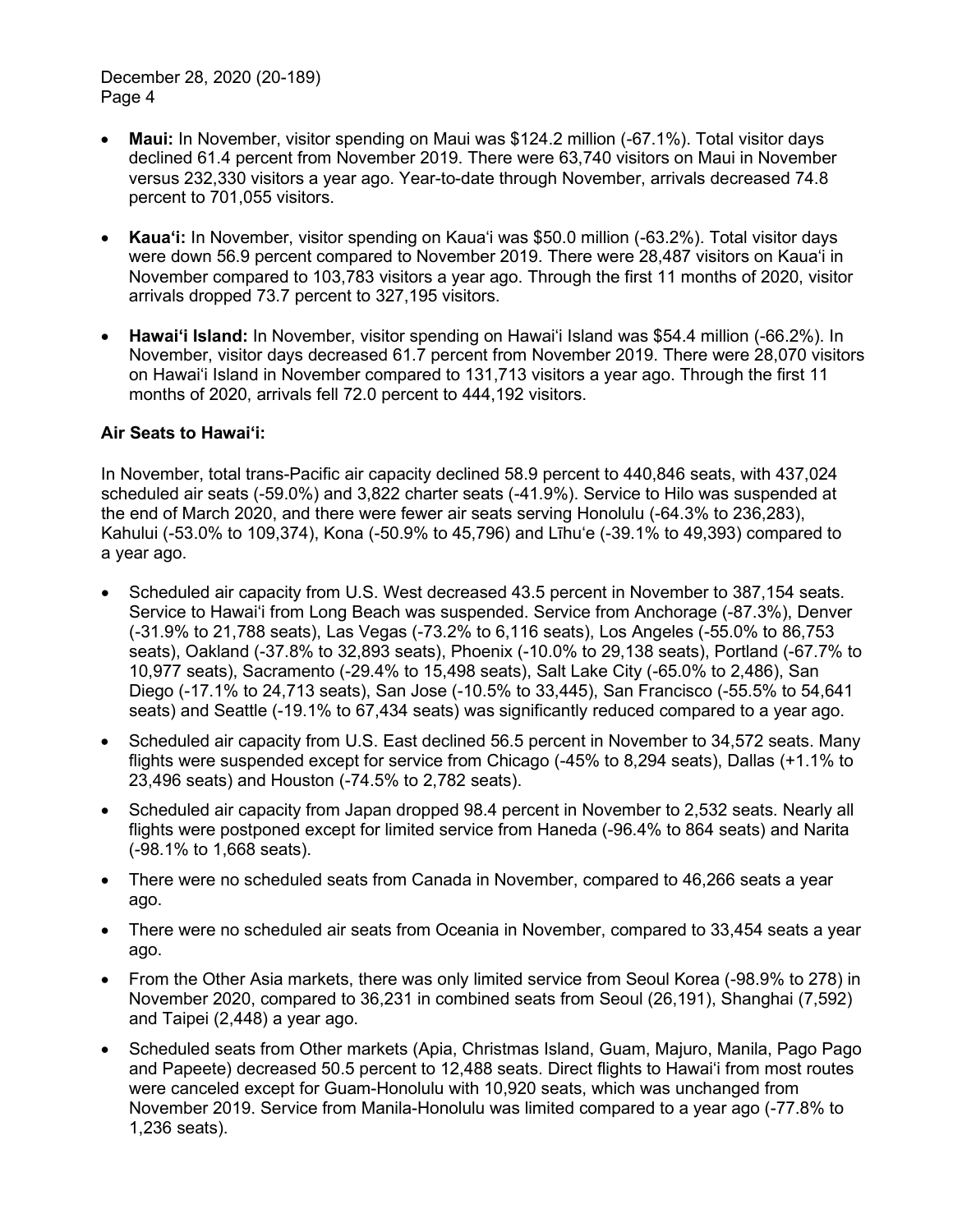• Year-to-date, total air capacity statewide decreased 61.8 percent to 4.719.227 seats, as a result of cutback in air service to Honolulu (-60.3% to 3,040,191 seats), Kahului (-64.6% to 925,457 seats), Kona (-61.9% to 436,369 seats), Līhu'e (-66.0% to 308,246 seats) and Hilo (-79.4% to 8,964 seats).

#### **Cruise Ship Visitors:**

• In November 2020, sails on the Hawai'i home-ported cruise ship were suspended and out-ofstate cruise ships were not permitted into the islands due to the CDC's "No Sail Order." During November 2019, 13,240 visitors came by air to board the Hawai'i home-ported cruise ship and 16,529 visitors came to the islands on eight out-of-state cruise ships.

###

#### **Technical Notes:**

Tables of preliminary 2020 visitor characteristic and expenditure statistics including data presented in the news release; detailed monthly visitor characteristics data tables by visitor market and by island; fact sheets with visitor statistics and economic data for the State of Hawai'i and selected visitor markets; have been posted on the Hawai'i Tourism Authority website: <https://www.hawaiitourismauthority.org/research/monthly-visitor-statistics/>

#### **About the Hawai'i Tourism Authority**

The [Hawai'i Tourism Authority](http://www.hawaiitourismauthority.org/) is the State of Hawai'i agency responsible for strategically managing its support of the tourism industry. Established in 1998 to support Hawai'i's leading industry and largest employer, HTA continually strives to help ensure tourism's sustainability and the benefits it brings to residents and communities statewide.

For more information about HTA, please visit [www.hawaiitourismauthority.org.](http://www.hawaiitourismauthority.org/) Follow updates from HTA (@HawaiiHTA) on [Facebook,](http://www.facebook.com/HawaiiHTA) [Instagram,](https://www.instagram.com/hawaiihta/) [Twitter](http://twitter.com/HawaiiHTA) and its new [YouTube Channel.](https://www.youtube.com/channel/UC2wGcMQoCmGhTy-L7rBN0_w?view_as=subscriber)

For more information, contact:

Marisa Yamane Director of Communications & PR Hawai'i Tourism Authority [Marisa.Yamane@gohta.net](mailto:Marisa.Yamane@gohta.net)

Jennifer Chun Director of Tourism Research Hawai'i Tourism Authority [Jennifer@gohta.net](mailto:Jennifer@gohta.net)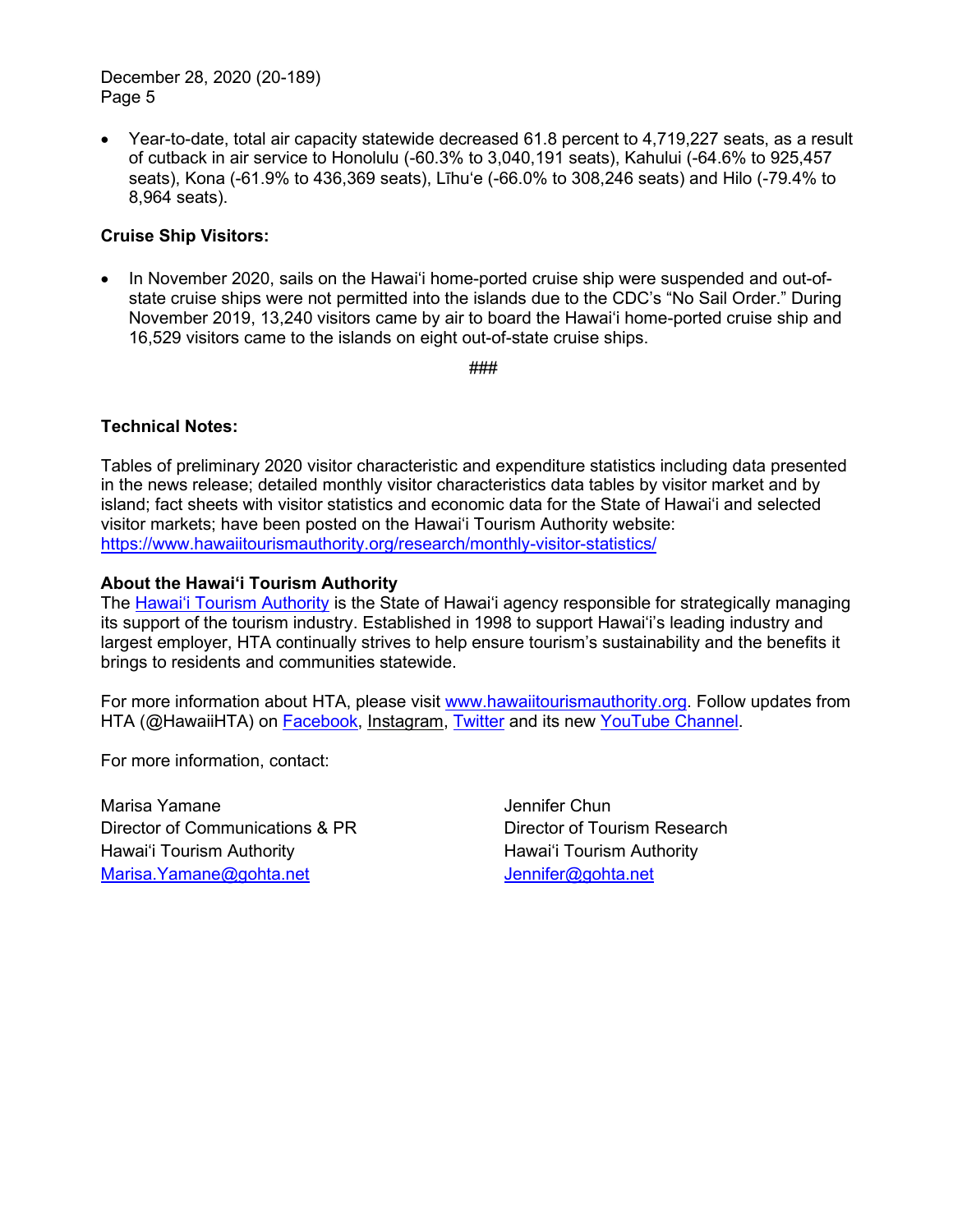#### **NOVEMBER 2020 ARRIVALS AT A GLANCE**

| TOTAL EXPENDITURES (\$mil.)          | 2020P      | 2019      | % change   | 2020P      | 2019       | % change   |
|--------------------------------------|------------|-----------|------------|------------|------------|------------|
| TOTAL EXPENDITURES (\$mil.) 1/       | N/A        | 1,336.7   | <b>N/A</b> | <b>N/A</b> | 15,963.9   | N/A        |
| Total by air                         | 338.4      | 1,330.7   | $-74.6$    | N/A        | 15,909.9   | N/A        |
| U.S. Total                           | 338.4      | 870.5     | $-61.1$    | <b>N/A</b> | 10,450.3   | N/A        |
| U.S. West                            | 251.9      | 563.8     | $-55.3$    | <b>N/A</b> | 6,254.4    | N/A        |
| U.S. East                            | 86.5       | 306.8     | $-71.8$    | <b>N/A</b> | 4,195.9    | N/A        |
| Japan                                | N/A        | 189.4     | N/A        | <b>N/A</b> | 2,037.4    | N/A        |
| Canada                               | N/A        | 98.3      | N/A        | <b>N/A</b> | 951.9      | N/A        |
| All Others                           | N/A        | 172.5     | N/A        | <b>N/A</b> | 2,470.2    | N/A        |
| Visitor arrivals by cruise ships     | 0.0        | 6.0       | N/A        | 12.5       | 54.0       | $-76.8$    |
| <b>TOTAL VISITOR DAYS</b>            | 2,292,208  | 6,712,376 | $-65.9$    | 25,779,275 | 81,528,310 | $-68.4$    |
| Total by air                         | 2,292,208  | 6,635,121 | $-65.5$    | 25,637,574 | 80,912,915 | $-68.3$    |
| U.S. Total                           | 2,159,661  | 4,542,164 | $-52.5$    | 19,211,506 | 55,670,793 | $-65.5$    |
| U.S. West                            | 1,617,663  | 3,156,032 | $-48.7$    | 12,089,045 | 35,881,849 | $-66.3$    |
| U.S. East                            | 541,999    | 1,386,132 | $-60.9$    | 7,122,461  | 19,788,945 | $-64.0$    |
| Japan                                | 14,821     | 741,037   | $-98.0$    | 1,764,665  | 8,495,564  | $-79.2$    |
| Canada                               | 43,354     | 596,917   | $-92.7$    | 2,139,674  | 5,739,597  | $-62.7$    |
| All Others                           | 74,373     | 755,003   | $-90.1$    | 2,521,729  | 11,006,960 | $-77.1$    |
| Visitor arrivals by cruise ships     | 0          | 77,255    | N/A        | 141,701    | 615,395    | $-77.0$    |
| <b>VISITOR ARRIVALS</b>              | 183,779    | 809,076   | $-77.3$    | 2,480,401  | 9,434,232  | $-73.7$    |
| Total by air                         | 183,779    | 792,547   | $-76.8$    | 2,450,610  | 9,302,037  | $-73.7$    |
| U.S. Total                           | 177,658    | 525,630   | $-66.2$    | 1,758,924  | 6,237,962  | $-71.8$    |
| U.S. West                            | 137,452    | 375,244   | $-63.4$    | 1,154,401  | 4,176,799  | $-72.4$    |
| U.S. East                            | 40,205     | 150,386   | $-73.3$    | 604,524    | 2,061,163  | $-70.7$    |
| Japan                                | 524        | 131,536   | $-99.6$    | 295,354    | 1,439,570  | $-79.5$    |
| Canada                               | 802        | 50,598    | $-98.4$    | 157,367    | 475,922    | $-66.9$    |
| All Others                           | 4,795      | 84,783    | $-94.3$    | 238,963    | 1,148,583  | $-79.2$    |
| Visitor arrivals by cruise ships     | 0          | 16,529    | <b>N/A</b> | 29,792     | 132,195    | $-77.5$    |
| AVERAGE DAILY CENSUS                 | 76,407     | 223,746   | $-65.9$    | 76,953     | 244,097    | $-68.5$    |
| Total by air                         | 76,407     | 221,171   | $-65.5$    | 76,530     | 242,254    | $-68.4$    |
| U.S. Total                           | 71,989     | 151,405   | $-52.5$    | 57,348     | 166,679    | $-65.6$    |
| U.S. West                            | 53,922     | 105,201   | $-48.7$    | 36,087     | 107,431    | $-66.4$    |
| U.S. East                            | 18,067     | 46,204    | $-60.9$    | 21,261     | 59,248     | $-64.1$    |
| Japan                                | 494        | 24,701    | $-98.0$    | 5,268      | 25,436     | $-79.3$    |
| Canada                               | 1,445      | 19,897    | $-92.7$    | 6,387      | 17,184     | $-62.8$    |
| All Others                           | 2,479      | 25,167    | $-90.1$    | 7,528      | 32,955     | $-77.2$    |
| Visitor arrivals by cruise ships     | 0          | 2,575     | <b>N/A</b> | 423        | 1,842      | $-77.0$    |
| AVERAGE LENGTH OF STAY               | 12.47      | 8.30      | 50.3       | 10.39      | 8.64       | 20.3       |
| Total by air                         | 12.47      | 8.37      | 49.0       | 10.46      | 8.70       | 20.3       |
| U.S. Total                           | 12.16      | 8.64      | 40.7       | 10.92      | 8.92       | 22.4       |
| U.S. West                            | 11.77      | 8.41      | 39.9       | 10.47      | 8.59       | 21.9       |
| U.S. East                            | 13.48      | 9.22      | 46.3       | 11.78      | 9.60       | 22.7       |
| Japan                                | 28.29      | 5.63      | 402.2      | 5.97       | 5.90       | 1.2        |
| Canada                               | 54.04      | 11.80     | 358.1      | 13.60      | 12.06      | 12.7       |
| All Others                           | 15.51      | 8.91      | 74.2       | 10.55      | 9.58       | 10.1       |
| Visitor arrivals by cruise ships     | 0.00       | 4.67      | <b>N/A</b> | 4.76       | 4.66       | $2.2\,$    |
| PER PERSON PER DAY SPENDING (\$) 1/  | N/A        | 199.1     | N/A        | <b>N/A</b> | 195.8      | N/A        |
| Total by air                         | 147.6      | 200.5     | $-26.4$    | <b>N/A</b> | 196.6      | N/A        |
| U.S. Total                           | 156.7      | 191.7     | $-18.2$    | <b>N/A</b> | 187.7      | N/A        |
| U.S. West                            | 155.7      | 178.6     | $-12.8$    | <b>N/A</b> | 174.3      | N/A        |
| U.S. East                            | 159.6      | 221.3     | $-27.9$    | <b>N/A</b> | 212.0      | N/A        |
| Japan                                | <b>N/A</b> | 255.5     | N/A        | <b>N/A</b> | 239.8      | N/A        |
| Canada                               | <b>N/A</b> | 164.7     | N/A        | <b>N/A</b> | 165.9      | N/A        |
| All Others                           | <b>N/A</b> | 228.4     | N/A        | <b>N/A</b> | 224.4      | <b>N/A</b> |
| Visitor arrivals by cruise ships     | 0.0        | 77.6      | N/A        | 88.3       | 87.7       | 0.6        |
| PER PERSON PER TRIP SPENDING (\$) 1/ | N/A        | 1,652.1   | <b>N/A</b> | <b>N/A</b> | 1,692.1    | N/A        |
| Total by air                         | 1,841.4    | 1,679.0   | 9.7        | <b>N/A</b> | 1,710.4    | N/A        |
| U.S. Total                           | 1,904.8    | 1,656.2   | 15.0       | <b>N/A</b> | 1,675.3    | N/A        |
| U.S. West                            | 1,832.8    | 1,502.4   | 22.0       | <b>N/A</b> | 1,497.4    | N/A        |
| U.S. East                            | 2,151.0    | 2,039.8   | 5.5        | <b>N/A</b> | 2,035.7    | N/A        |
| Japan                                | N/A        | 1,439.6   | N/A        | <b>N/A</b> | 1,415.3    | N/A        |
| Canada                               | N/A        | 1,942.8   | N/A        | <b>N/A</b> | 2,000.2    | N/A        |
| All Others                           | N/A        | 2,034.1   | N/A        | <b>N/A</b> | 2,150.7    | <b>N/A</b> |
| Visitor arrivals by cruise ships     | 0.0        | 362.6     | N/A        | 420.0      | 408.5      | 2.8        |
|                                      |            |           |            |            |            |            |

P=Preliminary data. NA=Not available.

1/ Note: November 2020 spending statistics w ere all from U.S. West and U.S. East visitors.

Source:Haw ai'i Tourism Authority